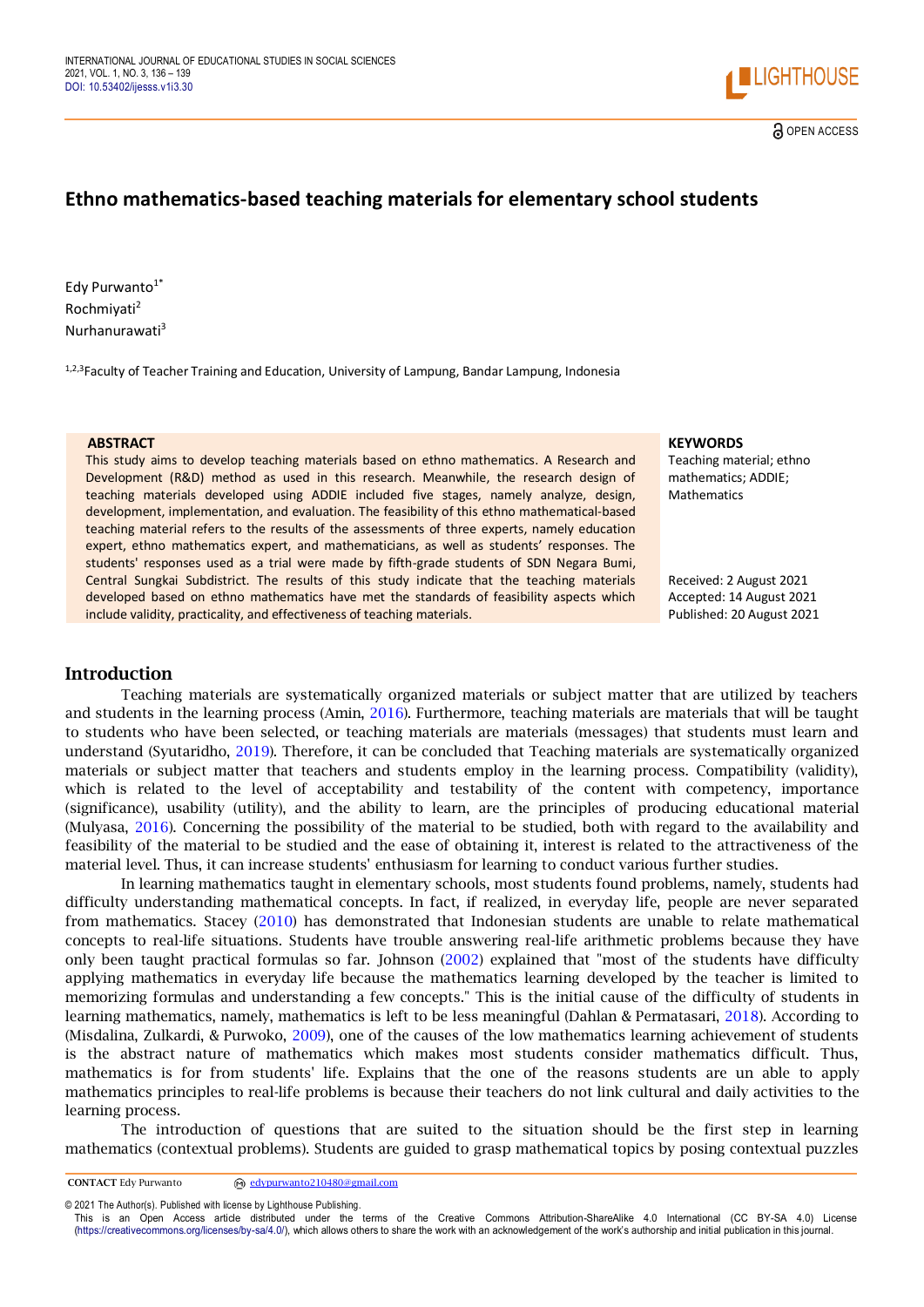(Supinah, [2008\)](#page-3-7). Mathematical concepts can be found in cultural heritage, such as traditional houses and places of worship, traditional pottery and equipment, local units, batik and border motifs, and traditional games. In order to incorporate cultural aspects into mathematics curriculum, teachers must be able to investigate mathematical phenomena in cultural elements as learning content. Ethno mathematics is the name given to these mathematical phenomena in cultural praxis (D'Ambrosio & Rosa, [2016\)](#page-3-8). Ethno mathematics can serve as a link between culture and mathematics (Tandililing, [2013\)](#page-3-7). According to Amit and Fouze [\(2018\)](#page-3-9), Ethno mathematics is a teaching approach that incorporates mathematics with the art of a country's own culture, as well as the needs and lives of its population.

One of the innovative mathematics learning in elementary school (*SD*) can be done through providing culture-based teaching materials or what is called ethno mathematics. Teaching materials are systematically organized materials or subject matter that are utilized by teachers and students in the learning process (Amin, [2016\)](#page-3-0). Ethno mathematics represents real cultural objects in mathematical concepts (Sudirman et al., [2020\)](#page-3-10). Ethno mathematics-based teaching materials are defined as special teaching materials prepared by teachers in carrying out the activities of the mathematics learning process in elementary school classes related to culture, either in the form of habits that are often encountered by students. One form of ethno mathematical-based teaching materials that can be adapted is the result of cultural developments in the area itself. D'Ambrosio [\(1990\)](#page-3-11) emphasizes that the application of mathematical abilities, concepts, methods, and practices by a group of people in the past that has been preserved till now is known as ethno mathematics. According to (Puspadewi & Wulandari, [2018\)](#page-3-12), ethno mathematics is mathematics that appears as a result of the influence of activities in the environment that are influenced by culture. Rubio [\(2016\)](#page-3-3) says that ethno mathematics learning is a learning application that adapts to mathematical concepts in daily activities. Rosa and Orey [\(2016\)](#page-3-8) explained that ideas, techniques, processes, methods, and practices rooted in many cultural settings are included in ethno mathematics. Learning about culture, learning with culture, and learning through culture are the three types of culture-based learning. When ethno mathematics is applied in the classroom, students learn to connect culture and mathematics. The goals of adding ethno mathematics and culturally oriented pedagogical approaches into the mathematics curriculum are to make mathematics more relevant and meaningful in the classroom, as well as to improve students' educational experiences overall (Matang & Owens, [2014\)](#page-3-13). Given that each region is made up of diverse tribal groups and civilizations, each with its own unique approach to problem solving, including ethno mathematics into the school curriculum will provide a new layer to mathematics instruction (Sirate, [2012\)](#page-3-14).

A previous study conducted by Fitriyah et al. [\(2018\)](#page-3-15) entitled "Learning Materials for Geometric Transformation Based on Discovery Learning using an Ethno mathematical Approach," found that the teaching materials applied categorized into very practical criteria as indicated by the practicality score of 84.5%, indicating that the teaching materials developed are said to be effective for use in learning. Teachers are required to be able to determine appropriate learning methods and models according to the diverse abilities of students to optimally deliver the learning materials. Therefore, a professional teacher must be able to design interesting and effective teaching materials used in learning mathematics to make students easily understand the material. One of them is by using an ethno mathematical approach. Several studies on the construction of ethno mathematical-based teaching materials that can be used in learning mathematics, for example, are research on the development of ethno mathematical-based teaching materials in junior high school mathematic learning conducted by Jarnawi A. D & Revina P [\(2017\)](#page-3-16). The results of this study are ethno mathematics-based teaching materials in the form of student worksheets on set topics. Besides, there is also a study conducted by Fadila D. R & Marsigit [\(2017\)](#page-3-8), namely the development of ethno mathematical-based teaching materials to improve the achievement and learning motivation of junior high school students. The results of the study were teaching materials in the form of Student Worksheets on triangle and quadrilateral material.

Based on the description above, it is necessary to study ethno mathematics-based teaching materials in learning mathematics in elementary schools. It is expected that the use of ethno mathematical-based teaching materials can make it easier for students to understand the material.

#### **Research method**

This study is a qualitative descriptive study. The population in this study were fifth-grade elementary school students in Central Sungkai Subdistrict. The samples used were fifth-grade students at SDN Negara Bumi, Central Sungkai Subdistrict. This study was written using the literature study method which is a review of literature from journals. Technical analysis of data was conducted by summarizing, presenting, and providing conclusions. This study employed the ADDIE design (Analysis, Design, Develop, Implementation, and Evaluate).

## **Result and discussion**

Based on research conducted on literature studies, a product was produced in the form of ethno mathematics-based mathematics teaching materials for elementary schools. Ethno mathematics-based mathematics teaching materials were produced using the ADDIE design (Analysis, Design, Develop, implementation, and Evaluate). The activities and expected results from each of these stages are as follows: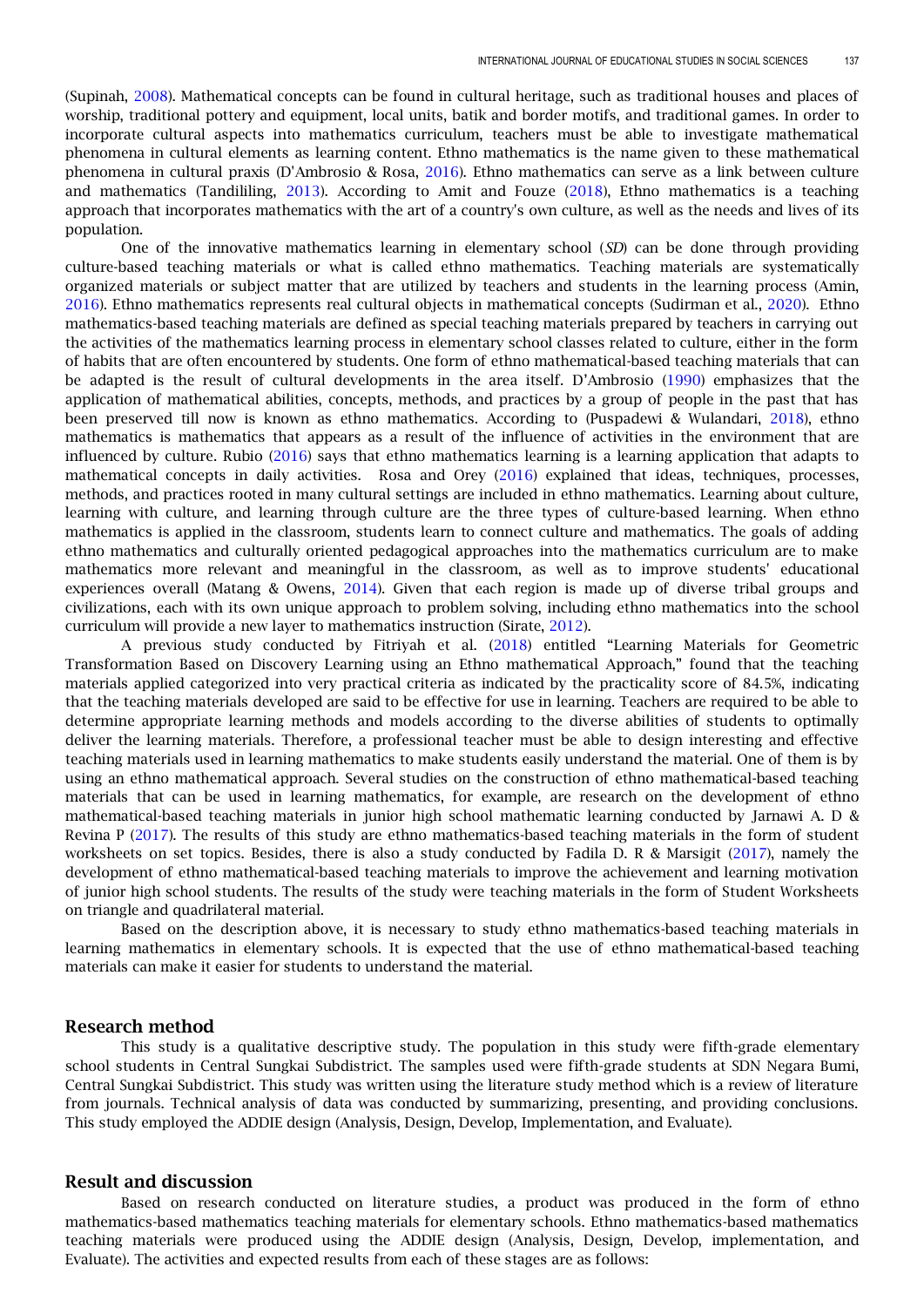The analysis stage was conducted to obtain an overview of the social and cultural values of the community such as interviews to explore and observe community activities, interviews with students to obtain information on barriers to learning mathematics, interviews with teachers to obtain information on barriers to learning design development, and the possibility of applying ethno mathematics, as well as analyzing mathematics curriculum in elementary school. It was expected that ethno mathematics would emerge in the community, as well as issues in elementary mathematics curriculum content that could be utilized as models for building ethno mathematical-based teaching materials or socio-cultural values that could be incorporated into teaching materials.

The design stage is an ethno mathematics-based model study of teaching materials which included: Preparation of the format of teaching materials; The selection of the approach to presenting the content of teaching materials was based on the approach and learning model proposed by the 2013 curriculum, namely using scientific approach; At the end of this stage, a blueprint for writing ethno mathematical-based teaching materials was obtained.

The Develop stage is the implementation of the blueprint produced from the design stage with the following steps: Preparation of syllabus and lesson plans on one of the selected topics. The format of the syllabus and lesson plans was following the 2013 curriculum; Development of teaching materials in the form of learning modules based on ethno mathematics obtained in the results of the first stage; Validation of experts involved 3 experts, namely mathematics education, mathematics, and socio—anthropology, especially those who understand the culture of society.

The implementation stage is the first trial phase of the research. The information that is of concern at this stage is the barriers of students in learning mathematics with ethno mathematical-based teaching materials that have been developed; Barriers to teachers in using learning resources from ethno mathematical-based teaching materials; Student learning outcomes in mathematics on related topics. Learning outcomes included cognitive, affective, and psychomotor.

The evaluation stage contains two activities, namely implementation reflection, and revision of teaching materials based on the results of implementation reflection. The implementation of the reflection stage was carried out to review the obstacles that arise during implementation both from students and from teachers, as well as analysis of the results of the assessment of students. Then, the data obtained were used to improve the teaching materials that had been designed, in order to obtain revised ethno mathematical-based teaching materials.

The initial step taken in making ethno mathematical-based mathematics teaching materials was to elaborate on the social and cultural values of the community that may be integrated into mathematics teaching materials. This activity was carried out by interviewing several respondents consisting of community leaders, teachers, and students. The results of interviews with teachers and community leaders obtained information that the social and cultural values that exist in society are quite a lot to be used as tools in learning mathematics. For example, the shape of the roof of the house, handicrafts, traditional food, traditional children's games, traditional arts, and others. Several other traditional objects can be used as school mathematics learning equipment/materials, such as mother tongue, house building forms, handicrafts, and community activities in farming.

The results of the analysis of the elementary mathematics curriculum and interviews with teachers, students, and principals obtained an agreement that the teaching materials developed were the subject matter. The form of presentation of systematic teaching materials was adjusted to the characteristics of the material discussing direct mathematical objects, such as facts and concepts. This is as recommended by Bell [\(1978\)](#page-3-0) that for direct object material, mathematics should use learning models, while for material involving mathematical principles and procedures. The chosen design was to develop learning tools that include teaching materials in the form of a Learning Module.

Ethno mathematics-based teaching materials provide a different look. Thus, students can be more motivated and enthusiastic about learning mathematics. This supports a previous study conducted by Fitriyah [\(2018\)](#page-3-15) entitled Learning Materials for Geometry Transformation Based on Discovery Learning through the Ethno mathematical Approach, that the development of ethno mathematical-based teaching materials can easily provide students with an understanding of the material presented, as well as get to know the culture that has to do with mathematical concepts compared to memorizing formulas.

In the 2013 Curriculum, the cultural element is one of the things that is emphasized in the achievement of the 2013 Curriculum. As the perspective of Wahyuni et al. (2013) holds that learning mathematics requires an approach to provide effective learning and students are able to master the content or material being taught and apply it in solving problems. Fitriatien [\(2016\)](#page-3-17) states that socio-cultural values cannot be separated from mathematics which is bridged by ethno mathematics. Thus, ethno mathematics-based learning is an improvement effort in improving the quality of mathematics learning.